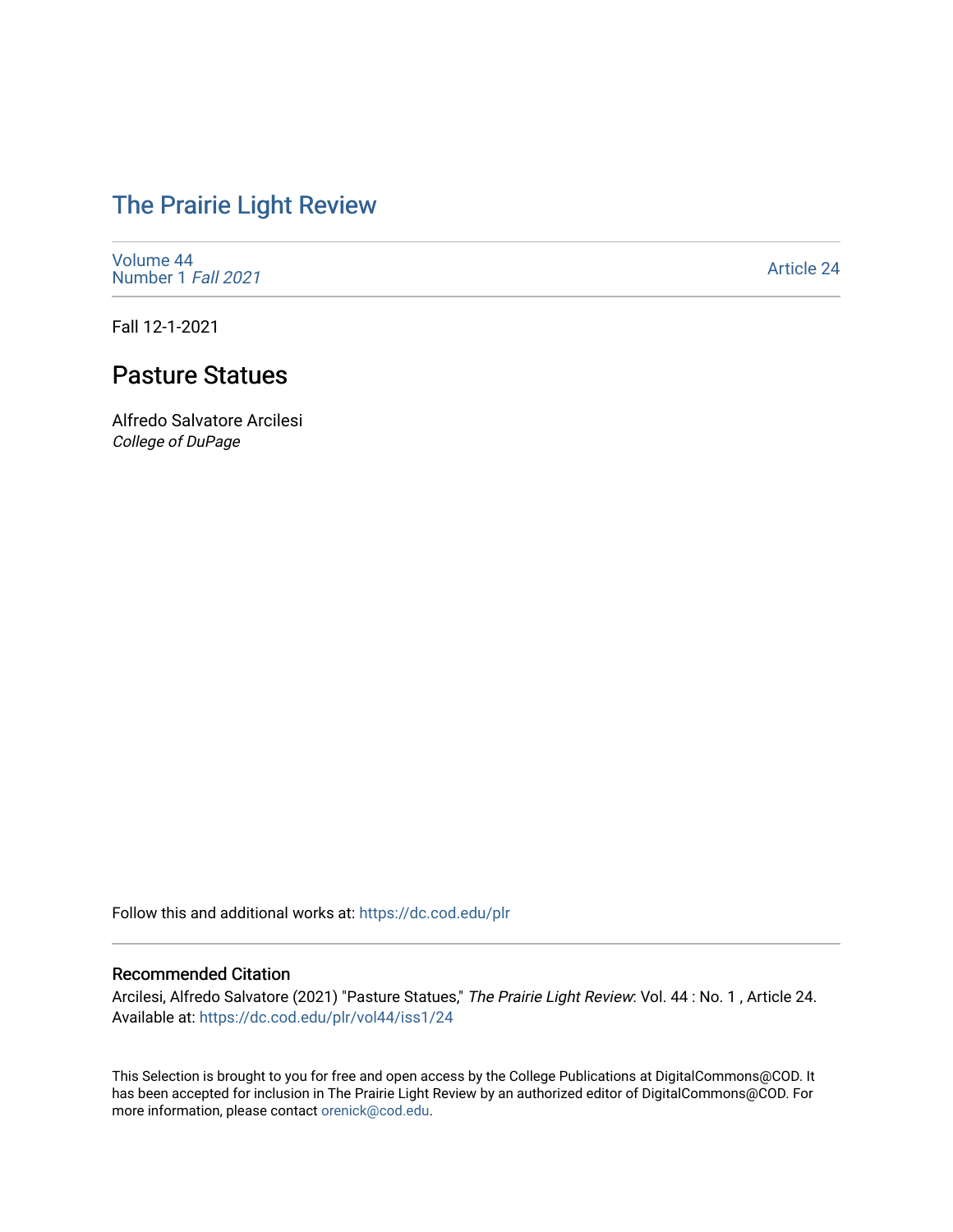Millie mooed.

Cate mooed with her.

The cow stared at them.

Millie giggled at the old joke, a pure, authentic song.

Cate giggled with her, exaggerated, trembling notes.

The cow stared at them.

Millie continued to pet the cow's cheek. Cate stroked the other, looking for signs of impatience in the otherwise stoic animal, searching its blank yet somehow knowing eyes for knowledge of her charade. What made her want to release the scream that had been lodged in her throat for inconceivable minutes was how Millie, sitting comfortably in her numb arms, was so far away from screaming—Millie, who had every justification for adding her shrill voice to the one behind them.

She hadn't asked Millie if she was all right; doing so would have given her the impression something was wrong. She hadn't asked Millie her actual name; as far as the little girl's amiable behaviour indicated, they had known each other all their lives, and names didn't matter. She hadn't asked Millie her age; from the moment she took the little girl into her arms, she could tell the small human being was no older than her career.

*Three-years-old*, Cate mused again, as she transferred Millie from one desensitized arm to the other, careful not to break contact with the cow. *Three years*, and once again she imagined the retirement banner, growing longer and larger as the idea cooked in her mind, advertising the pitiful number.

Cate was grateful for the brown-and-white animal's presence. Moreover, she was grateful that the cow was the first thing Millie had noticed. She wouldn't have thought to mosey on over to the cow; instinct—training—would have told her to immediately transport the dishevelled little girl to her car, and there they would have waited for the next routine steps. *And then she would've known something was wrong*, she thought. *And then she would've started screaming*.

A scream perforated the ambience, a cocktail of pain, fear ... and perhaps a note of anger.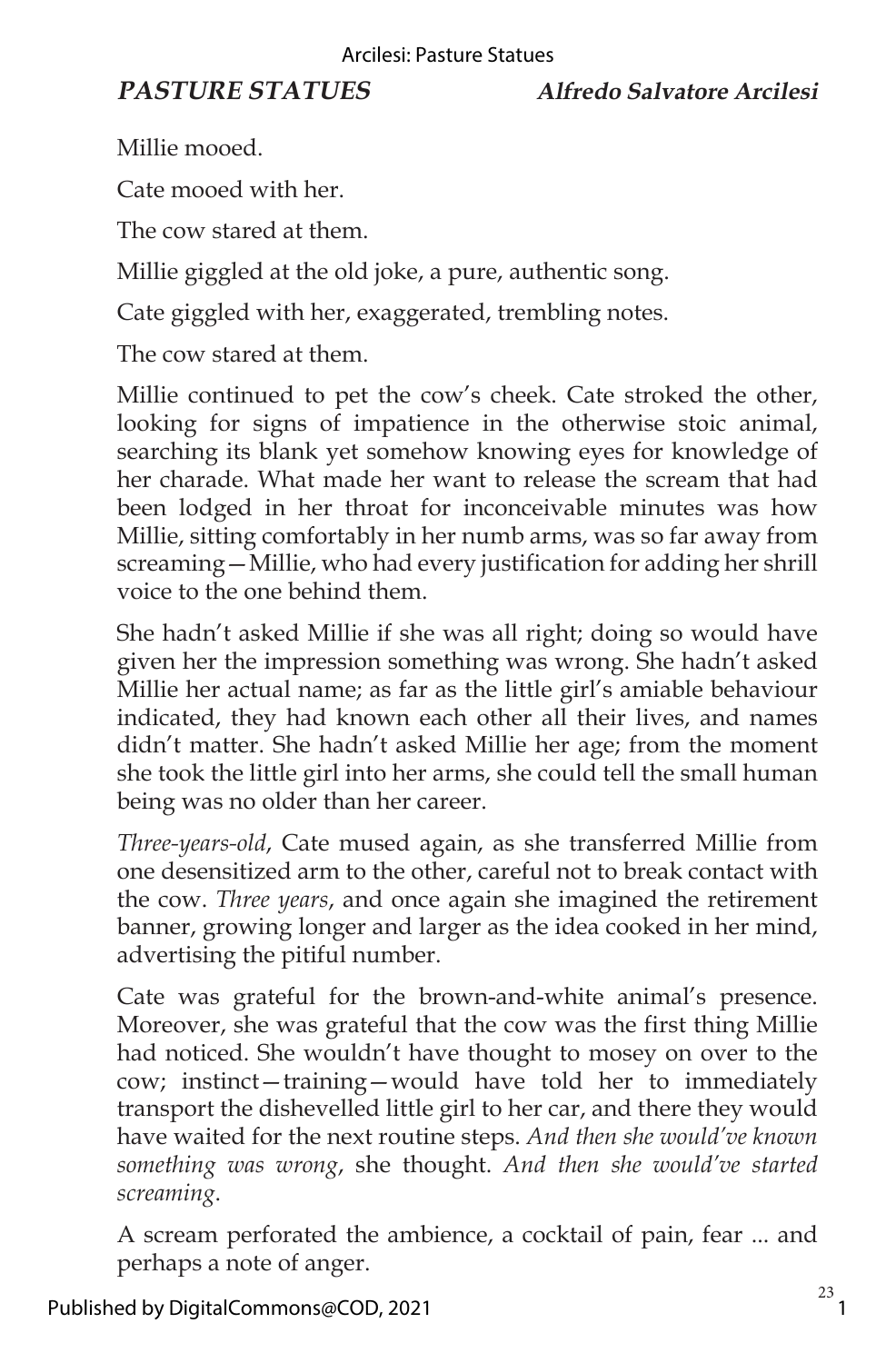## The Prairie Light Review, Vol. 44, No. 1 [2021], Art. 24

"Mooooo!" Cate issued her loudest impersonation yet. Millie echoed her sentiments, prolonging and exaggerating the bovine language until it devolved into more giggling.

Another scream smothered the laughter, and for a terrible moment, Cate thought she felt Millie stiffen; thought she saw registration on the little girl's suddenly sagging face.

"Moo mooooo moo moo moo mooooo moo," Cate interjected, the single word spoken in the rhythm of conversation. She fixed upon Millie's eyes, hoping the little girl would take the bait, ready to shift her little body should she decide to go peeking behind her back, toward the scream.

Millie's bowed lips glistened, saliva pooling as she gathered her thoughts about the conflicting sounds. Cate readied her own lips with another string of nonsensical cow-speak, when Millie broke out of her trance, and fired off a meaningless statement of her own: "Mooooo mooooo mooooo" - laughter - "mooooo moo moo moo."

Relieved, Cate kept the dialogue flowing for as long and as loud as was necessary to beat the intermittent screaming from Millie's ears. As their banter rose and fell with the outbursts behind them, she imagined how the others must have seen them: vulnerable backs; a revolving red light highlighting Millie's arms wrapped comfortably—*Or is she in shock?* Cate couldn't decide—around her neck; mooing from unseen lips; the cow itself unseen, blocked by their combined bodies. How unreal it must have appeared to them.

How grotesquely real it was to her.

How beautifully real it was to Millie.

A terrible thought returned Cate to their cozy huddle: *This is your first time, isn't it?* The scream she struggled to keep deep down in her gorge threatened to erupt. It occurred to her that *this* cow—not the pair grazing further down the fence, dangerously close to the break; not the calf flanked by several adults; not the others standing nonchalantly, lying nonchalantly, living nonchalantly; not the countless others that might have been a blur in Millie's passenger window—but *this* cow might very well have been the *very first* cow Millie had ever seen.

Cate mooed, and wondered if Millie could detect the underlying melancholy. *You don't need to meet a cow*, she desperately wanted to assure the little girl. *Not now. Not like this*. She was certain that when Millie was one day no longer a size fit for one's arms—*There's*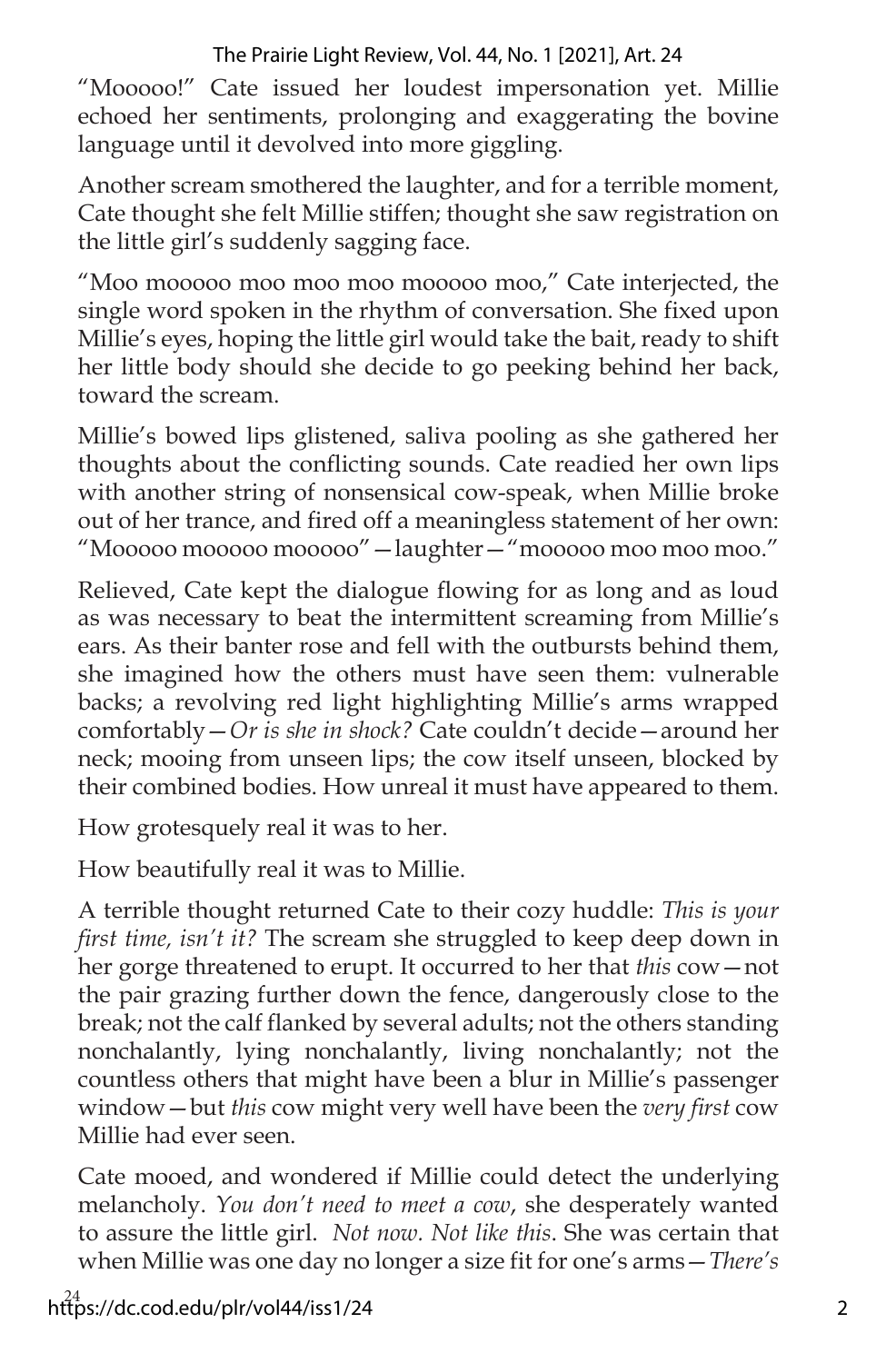### Arcilesi: Pasture Statues

*no guarantee of that*, Cate sadly reminded herself—she might learn to hate the cow. *All* cows. The way Cate hated them for what they had done to Millie. To her.

To Millie's mother.

The human sounds behind them were less frequent now, quieter, the pain, the fear, the anger—if ever there was—giving themselves to realization. Cate hoped Millie's mother would soon forget how to scream—hoped her mother forgot her daughter's name. This line of thinking was drenched in selfishness, but Cate had accepted it ... for now; may guilt torment her later. It was just that she and, more importantly, the cow had worked so damned hard to keep Millie occupied.

*Or are* we *keeping the cow occupied?* Cate thought for the first time.

She looked into the animal's eyes, glossy black islands surrounded by thin halos of bloodshot white. Pulses of red light, rotating like an angry lighthouse—an eye of its own—searched those eyes, much as Cate was doing now, for knowledge.

*Do you see the red light?* she mentally transmitted to the cow. *Do you understand it? Did you see what happened before the red light? Do you understand what happened?*

The cow stared.

*Do you understand that this little girl I'm holding, the one mooing at you, the one petting your face ... do you understand that her mother is the one who killed your calf?*

Based on its indifference, she couldn't tell if the calf was bloodrelated to the cow. Would he or she—Cate couldn't tell which bite Millie if it understood the situation behind them? Would he or she reconsider biting if it understood the whole thing had merely been a matter of a broken fence? Would he or she refrain from seeking revenge upon Millie if it understood that the calf had wandered through the broken fence, onto the asphalt, and before Millie's mother's car? Would he or she rethink their potential bite if it understood that Millie's mother had, from the looks of the finale, done her best to avoid the calf, but instead clipped its behind, sending her speeding vehicle into the ditch? Would he or she accept that the calf had been mercifully put down, quickly and painlessly, unlike Millie's mother, who found herself wrapped deep within her metal womb, gasoline-for-placenta everywhere, unable to be reached or moved, lest she perish sooner?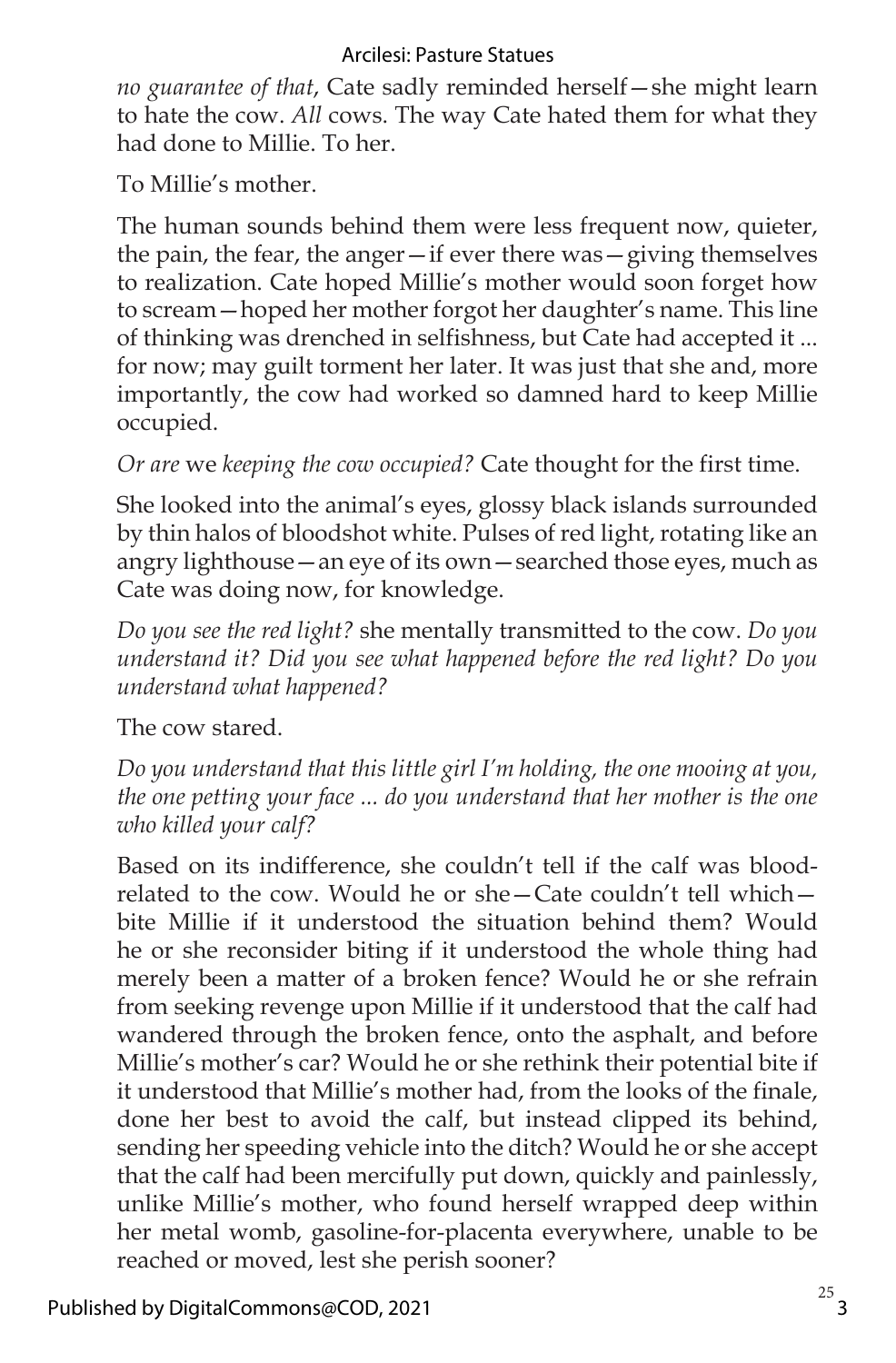## The Prairie Light Review, Vol. 44, No. 1 [2021], Art. 24

The cow stared.

Cate focused on Millie's silhouette within the animal's sheeny eye: Do you understand?

A voice answered the question. Cate couldn't make out the words, only the harshness of the voice. She sensed an approaching presence, and immediately understood what was happening. In a voice tailored for Millie's benefit, Cate said, "Please, don't come any closer," and resumed mooing along with Millie.

"Officer?" The voice didn't sound so harsh. Perhaps it hadn't been at all. Perhaps, Cate decided, she was prejudiced against voices outside of her and Millie's precious bubble.

Cate sensed the intruder take another step forward.

"I said don't," Cate said in her rosiest voice.

"Officer, I need to examine the little girl," the soft voice said.

The well-meaning plea incensed Cate. She's fine. I checked her when I pulled her out of the car. Some scratches, a few bruises, but she's fine. I checked her. And I named her. She knew someone close to Millie must have known her real name, but for tonight, in her arms, the little girl would take the name of the first girl Cate had lost on the job.

Footsteps crunched behind them.

"Don't," Cate emphasized, momentarily breaking her character of utter serenity. Before the intruder could interject, she added: "I ... just give us a few minutes, okay?"

*And then what?* she thought.

Once again, she caught Millie's silhouette in the cow's eye. *Do you have a father? Grandmother? Grandfather? Uncles? Aunts? Anybody? Do you know your name?*

What would become of Millie when Cate decided enough "few minutes" had elapsed?

What would become of the little girl when the cow was gone?

The intruder's footsteps—a paramedic just trying to do her job retreated, but Cate sensed she hadn't gone far; Millie *did* need to be examined.

She realized the screaming had died. It made sense to her, not because the outcome was inevitable, but because the paramedic